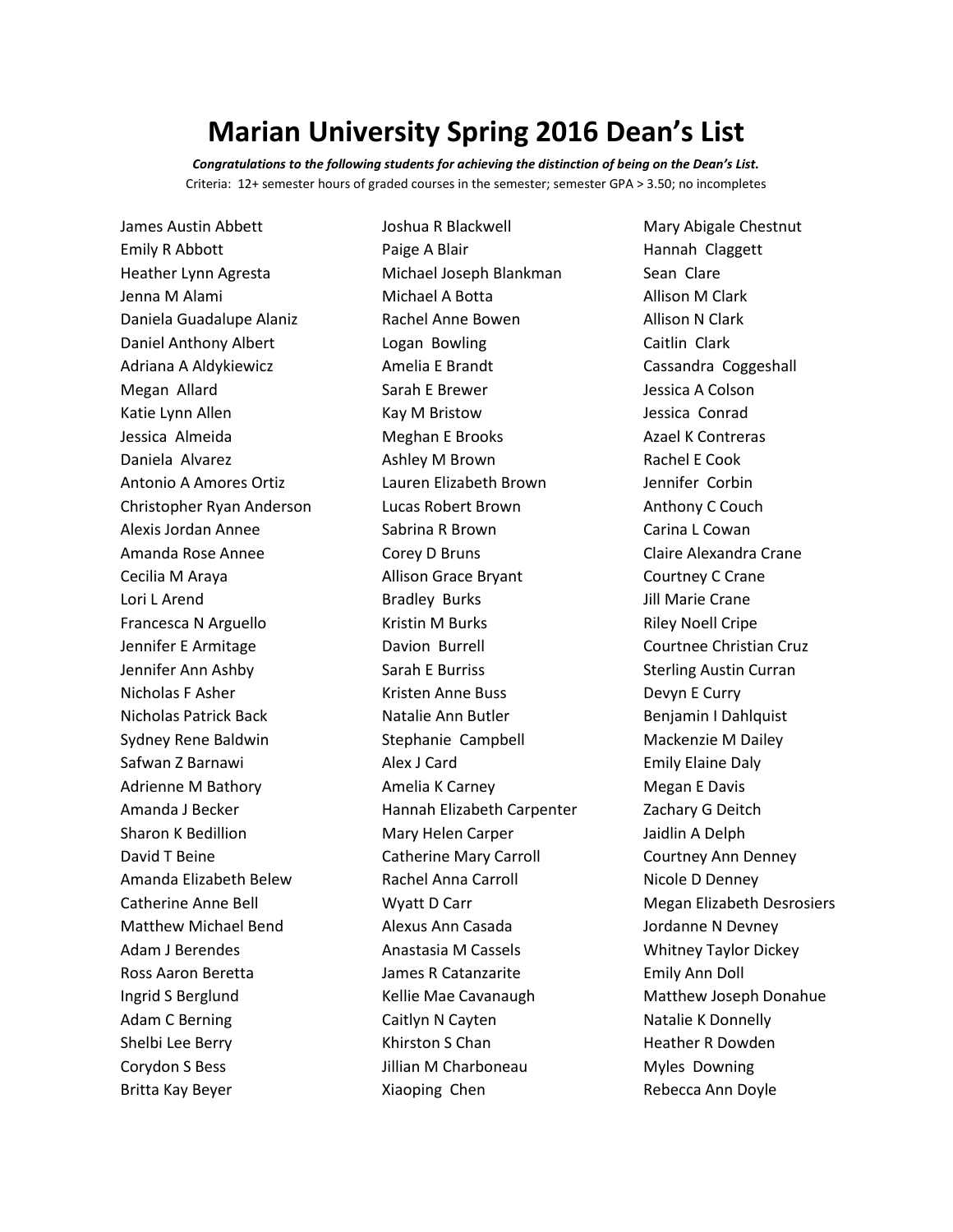Owen Nathaniel Duckett Amanda M Dudich Anna M Dudley Tonya Yvonne Duerson Breanne D Dunigan Matthew J Dunnavant Lawrence A Durchholz Kevin R Easley Joseph Matthew Elliott Haley Rene Ellis Dionne Elsener Luke Daniel Elsener Katelann Melissa Ernstberger Emilie Rose Esker Megan R Fabbro Gabrielle C Fales Ndate Fall Maria Rose Farmer Courtney Fenwick Baili Finke Anna Mary Fisher Vance Dean Fletcher Mary E Flowers Natalia Font Kaitlin S Foran Eliot E Forrest Susan R Foss Zoe Larissa Frazier Holly C Freeland Clayton A French Sara E Frye Angela Patricia Gasbarro April L Gensler Molly Elizabeth Gerth Dylan Albert Gessinger Annie W Getzin Emily Gilchrist Robert George Gillmore Austin Thomas Ginther Christopher Cornell Glaser, Jr. Tyler Lee Glenn Shayona D Glynn Caleb Ryan Gmyrek

Lydia R Godsil Megan Elaine Good Elizabeth M Gore Ruthann E Gorrell Mary Kate Gould Gina Renee Goward William David Grabowski Julia Elizabeth Graf Curtis Wayne Green Carly R Greene Leslie Green Mackenzie Elizabeth Green Alexandra K Griebling Lexy Daye Griggs Brenda C Gutierrez Eva M Haas Isaak Edward Haas Daniel Zahi Haddad Troy J Hale Emily Kay Hall Lauren Halprin Ericka Danielle Ham Kevin Bryan Hammond Hewitt Hanafee Eric Robert Hanley Jocelyne N Hanquier Maxwell R Hartsough Vanessa R Haslag Laura Ann Haunert Kristin Nicole Hauser Joe Hayden Morgan Lynn Hayse Casey E Hegger Caitlin E Heinzelman John Paul Hennessey Jacquelyn M Hephner Paige Hernandez Joseph R Herring Laura A Herron Sarah Marie Hershberger Aaron C Hess Brittney Heuerman Addison E Hicks

Derek Neal Hicks Aleiza Lefsky Higgins RaKesha Nirea Hill Elizabeth Kay Hilt Lindsey Alyssa Hines Hanna Mickelson Hinshaw Katelyn Hockemeyer Elisha A Hoffman Parker T Hoffman Quinton Alexander Horne Jonathon Clark Hosty Julie S Hoying Elizabeth Abigail Hubbard Kabaka K Hudson Will Hunker Sarah R Hunter Anna Catherine Huntine Natalie G Huntine James R Huntington Claire Elizabeth Husting Ashley Marie Hyche Boubacar Ousmane Issoufou Maxwell Robert Jackson Emily James Apolonio Jaramillo Brittany C Jarrell Kaylyn A Johnson Kyle J Joiner Abigail LeAnn Jones Karen Mary Jones Katharine Lee Jones Olivia E Kalscheur Corrie J Karas Kylee J Kasper Kyle Michael Kato Teresa Kays Emily Kara Keber-Goldrick Morgan T Keenan Meghan Elizabeth Keever Morgan Marie Kehoe Julia Katherine Kelb Haley M Keller Josie L Keller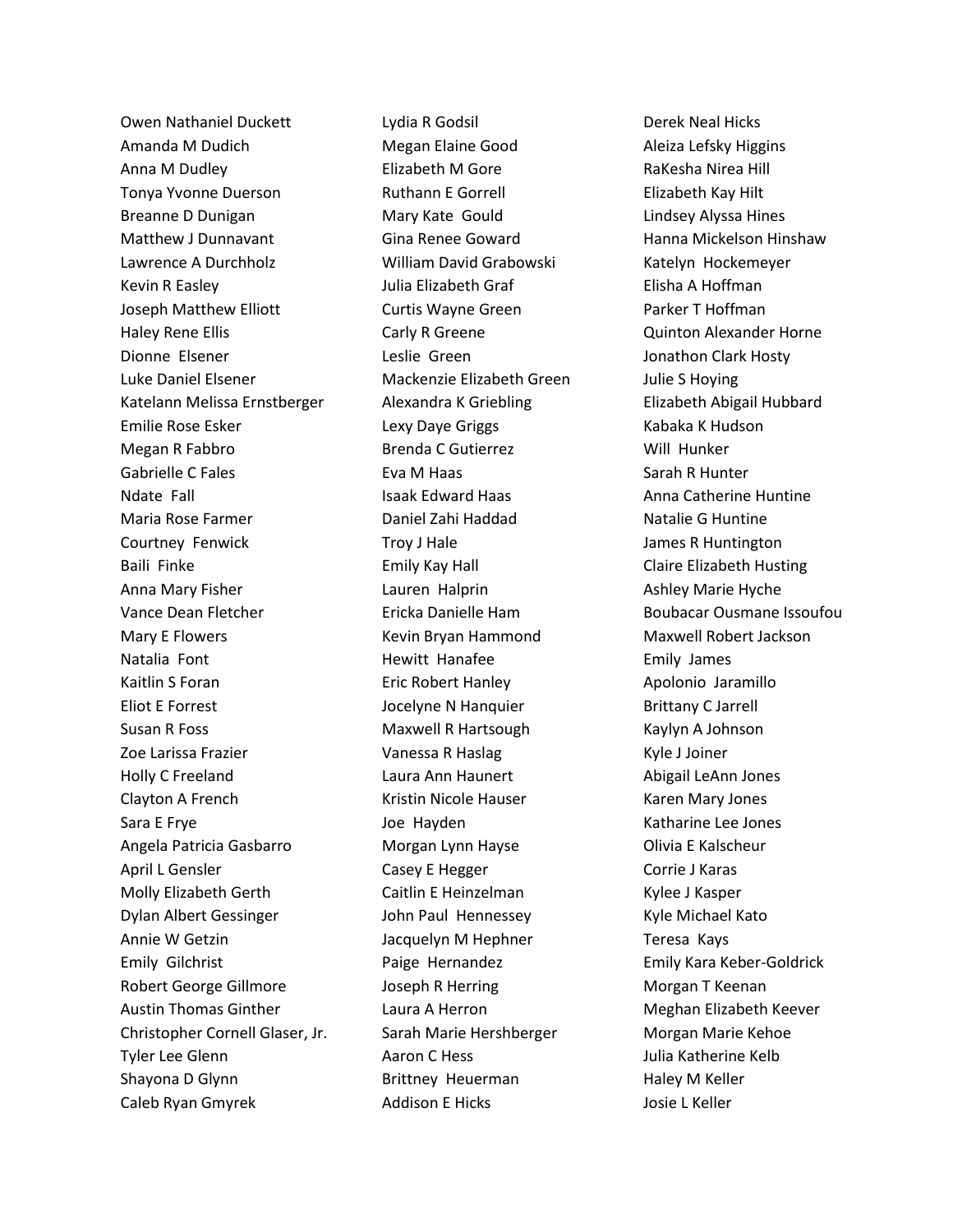Grace E Kelley Jennifer Whitney Kemp Monicalynn M Kennedy Sarah Brittany Kennedy Dean Harold Kennison Ashlie M Kerr Carol L Killworth Lindsay Kirchhoff Alexander J Kirschner Emily Ann Knotts Samantha A Koch Mary Ann Kompar Emily R Koulis Morgan C Krohne Jennifer Lynn Kugler Ann Catherine Kuntz Joseph Andrew Kurucz Nathaniel J Labecki Amber Lee Lansberry Cass Elaine Lawson Kristen Noelle Layman Angela Marie Leap Alexandra N Lease Gabriel Lechleiter Shelby A Lefeld Sarah A Leffler Erin Alexis Leppert Adam Joseph Lesniak Marek Lisek Stevi J Lockwood Amy R Lorenz Ellie Miller Lough Kristen E Lulich Grace Elizabeth Lumpkin Fermin Luna Callie Elizabeth Lund Nyan Lyih Nicholas Steven Maines Kegan Alec Main Priya Mangru Emily Marie Mapes Tammy Lea Marrs Morgan L Martin

Jennifer E Marvel Laura Elizabeth Mascari Laynie Lyn Mason Christina M McArthur Logan Lloyd McCann Shannon Michelle McCarthy Courtney J McClendon Tristan A McClone Alexander Parker McCool Christina A McCormick Amy K McGaughey Cinthia McGuire Katelyn A McHugh Heather M McKillip Madison E McKinney Derek Scott McNew Emily A McNulty Liesl P McWilliams Michael J Meinhart Stacey J Meskimen Luke Thomas Messmer Madeline C Messmer Allyson Paige Milby Bryce A Miller Erica Lynn Miller Katie J Miller Lindsay Brooke Miller Tarah E Miller Therese Renee Miller Brittany Milz Kyle Alexander Mindick Ashley Rose Minton Riley S Missel Katy Rae Mohr Jalen A Morales-Chandler Cindy A Morrey Grace A Morrison Dalton P Mudd Wislet Mulatre Madelynn Nicole Mulinaro April Murdoch Mary Kaitlyn Murray Christopher J Narsesian

Josephine Nassuuna Emily Susan Neal Grace L Neathery Zachary Peter Nehr Jillian Leigh Nelson Rochelle Y Nelson Emily Patricia Neu Jessica Rachelle Neu Andrea Dominic Nguyen Lindsay Marie Nichols Nina Alessandra Nicpon Joyce L Nuetzel Daniel Ochoa-Saldana Elizabeth Olivas Keegan S O'Neill Elizabeth A Ortlepp Stephanie N Oteham Michelori N Overton Willis M Overton Brooke Owens Kristin Pace Destiny C Patterson Meike Paulick Reyna V Perdomo Matthew Ryan Perronie Logan Raquel Personett Marija Petrovic Kimberly R Phillips Ashley R Piercey Tara S Pierson Mary Elizabeth Pitstick Martin J Pochop Anna Therese Potter Adreanna R Potts Elizabeth A Poynton Megan Anne Prather Scott W Prewitt Mary Prichard Stephanie Marie Purdy Michael V Purol Joseph D Radcliffe Jeffrey James Raney Audrey Cathlyn Rang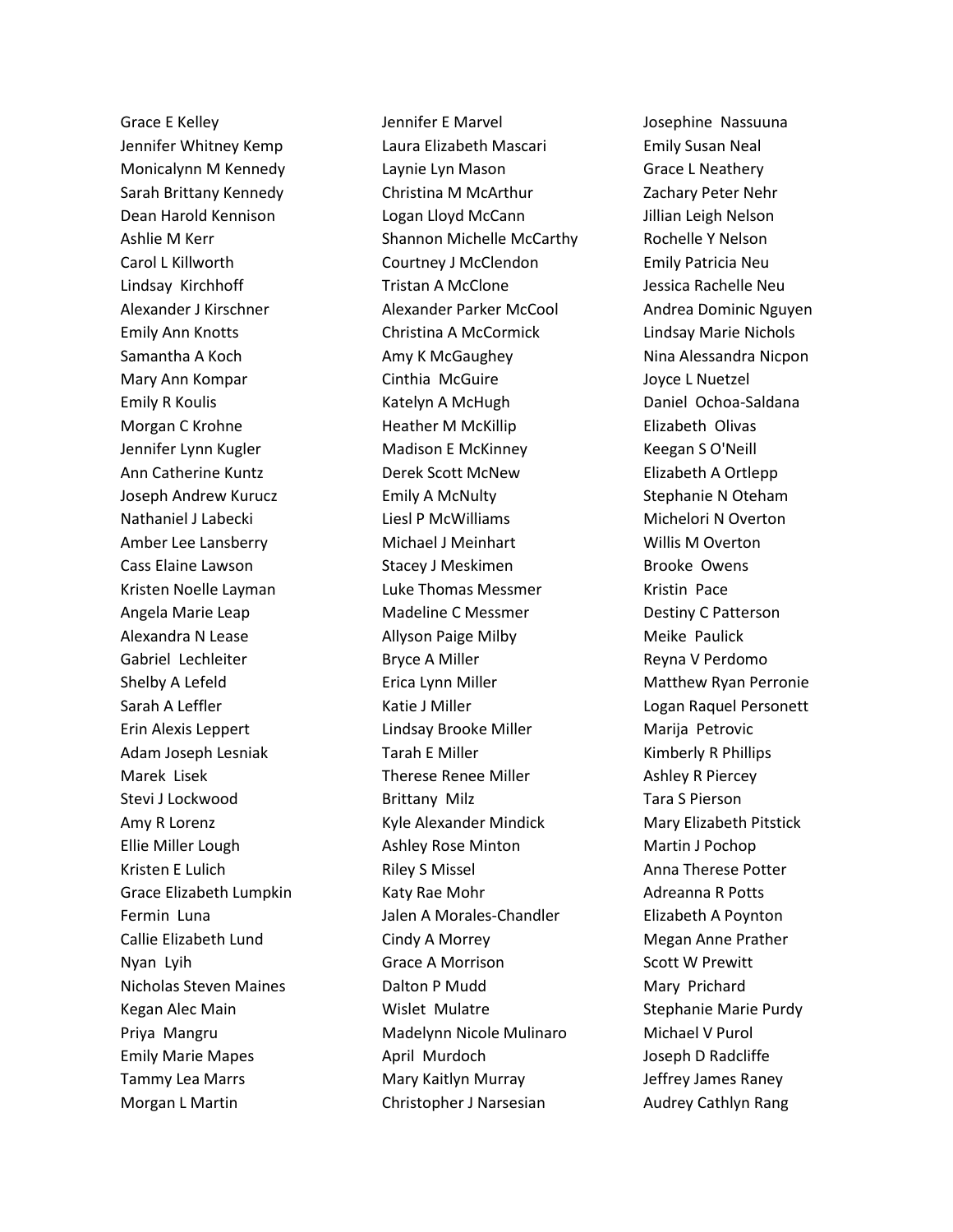Maryanne E Ratekin Laurel Elaine Rathbun Jack A Ravotto Barbara J Reeves Sara M Reischman Lauren Rhoads Adri Kathryn Richardson Kayley R Ries Jessica Marie Rikke Brooke E Rischar Ashley K Ritsema Chad Brandon Roberts Chandler Timothy Roberts Barbara Roesch Hana Danielle Roessler Michael W Roessler Colleen E Romer Erin E Rosebrough Emily L Rosenfeld Matthew Ross Robert Thomas Ross Kathy Michele Rowland Miranda Rae Ruse Jessica M Ryan Jordan Edward Saal Haseena A Sabree Jena N Sagendorf Frances J Samarripa Daniel John Sanders Patrick Joseph Sanders Luke B Sartino Jordan Patrick Savell Amanda Teresa-Rose Scanameo Katherine L Schnaiter Aubrey Schrader Hannah Marie Schroeder Kiersten M Schrope James T Schubert Brett E Schultheis Laura W Schuster Meghan Diana Scott Morgan N Sedgwick

Laura H Seidensticker Tyler C Sepelak Marianne T Sergi Grace E Sexton Brittany Nicole Sharp Thomas James Sheridan Alyxakay Ruth Shields Baylen C Shoemaker Kayla M Shorter Jeremy T Shupperd Andre L Siefker Nicholas R Sitzman Alexandria D Slash Aaron Hayden Smith Conor Taylor Smith Jonas Samuel Smith Madalyn Smith Zachary M Sneiderwine Hannah E Sobhie Joana Soeiro Tamara Kay Spangler Alyssa Laine Spaulding Amelia B Spoor Kaylee Renee Stanton Benjamin T Stegbauer Kyle Robert Steinebach Hannah R Stelflug Amanda J Stephenson Frances H Stephenson Travis Conner Sterrett Andrew W Stevenson Bianca E Stockmeier Sarah Marie Storm Wesley Micheal Stowers Paul Maurice Strack Nicole A Strazzabosco Morgan R Stricker Elizabeth D Stucker Jenna Sue Sullivan Lucas Jeffrey Sullivan Taylor Wade Summa Maria Angela G Sunga Patrick A Svoboda

Paige A Swan Carolyn Marie Swartz Emma C.L. Swartz Joseph Peter Swindeman Alayna M Tatum Elizabeth M Taylor Elizabeth M Taylor Rickey G Terry Claire Marie Thompson Kara Irene Tierney Emily Alexandra Tilton Katherine M Timmermann Heather R Tinkle Michael A Tooker Taylor Ann Trepanier Tawni Renee Trickey Stephanie A Troup Christopher A Trummer Michael T Trummer Jane-Claire D Turner Angelique Twyman Tara B Tye Kodilee M Underwood Darlene R Uskert Kameron Utter Dominic B Vahling Alex N Vassilo Anne Marie K Vayda Ryan K Ventillo Joseph J Virus Mark James Vojas, Jr Richard von Behr Kayla M Wagoner Carrie J Walker Zachary Joseph Walke Kimberly A Wallace Taige L Wall Donnie L Waltman Amanda Patricia Warnke Shanya L Washington Cynthia Wassouf Isaac C Watson Megan E Weessies